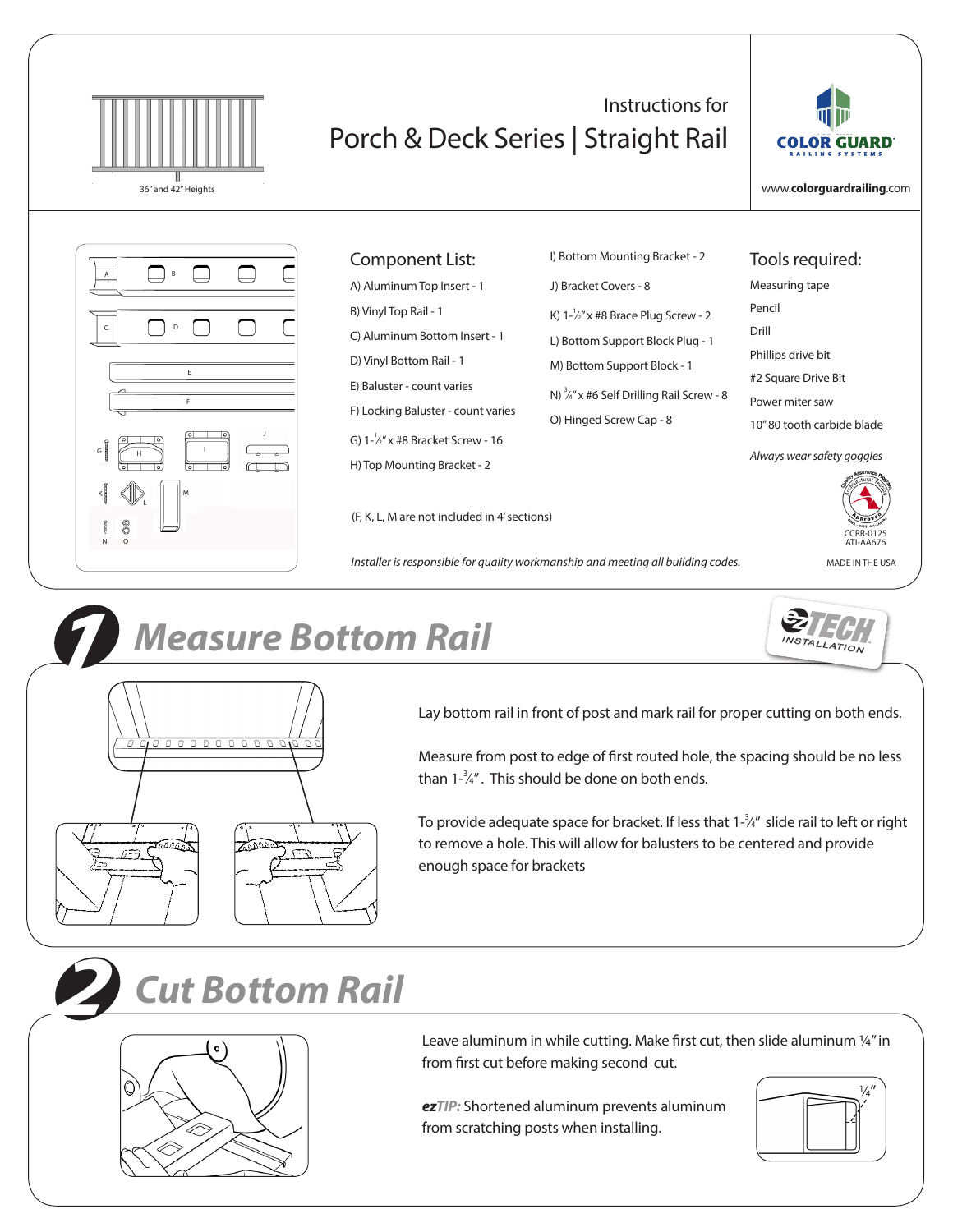



Using the bottom rail as your guide, mark the cuts of the top rail with pencil *exactly* the same as the bottom rail. This will ensure proper alignment after assembly.

Leave aluminum in while cutting. Make first cut, then slide aluminum ¼" in from first cut before making second cut.



*ezTIP:* Shortened aluminum prevents aluminum from scratching posts when installing.





(Skip this step on 4' sections)

Align plug in center of bottom of the bottom rail. Be sure aluminum is centered in rail prior to securing plug to rail.

Attach plug using screws provided. The head of the screw should not be driven below slotted surface of plug.

Slide the brace onto the plug prior to installation of bottom rail.



ttom support plug for Madison is slightly different from the those provided for Classic and Architectural





Place rail brackets on ends of bottom rail

*ezTIP:* Cut 2 blocks (not included) the same size as the support block. This will support the bottom rail while securing to post.

Attach bracket and rail to post. Apply 4 screws per bracket

*ezTIP:* Slightly offset bottom rail (1/16th") to start securing brackets. Screws will angle into bracket and then will center as tightened.